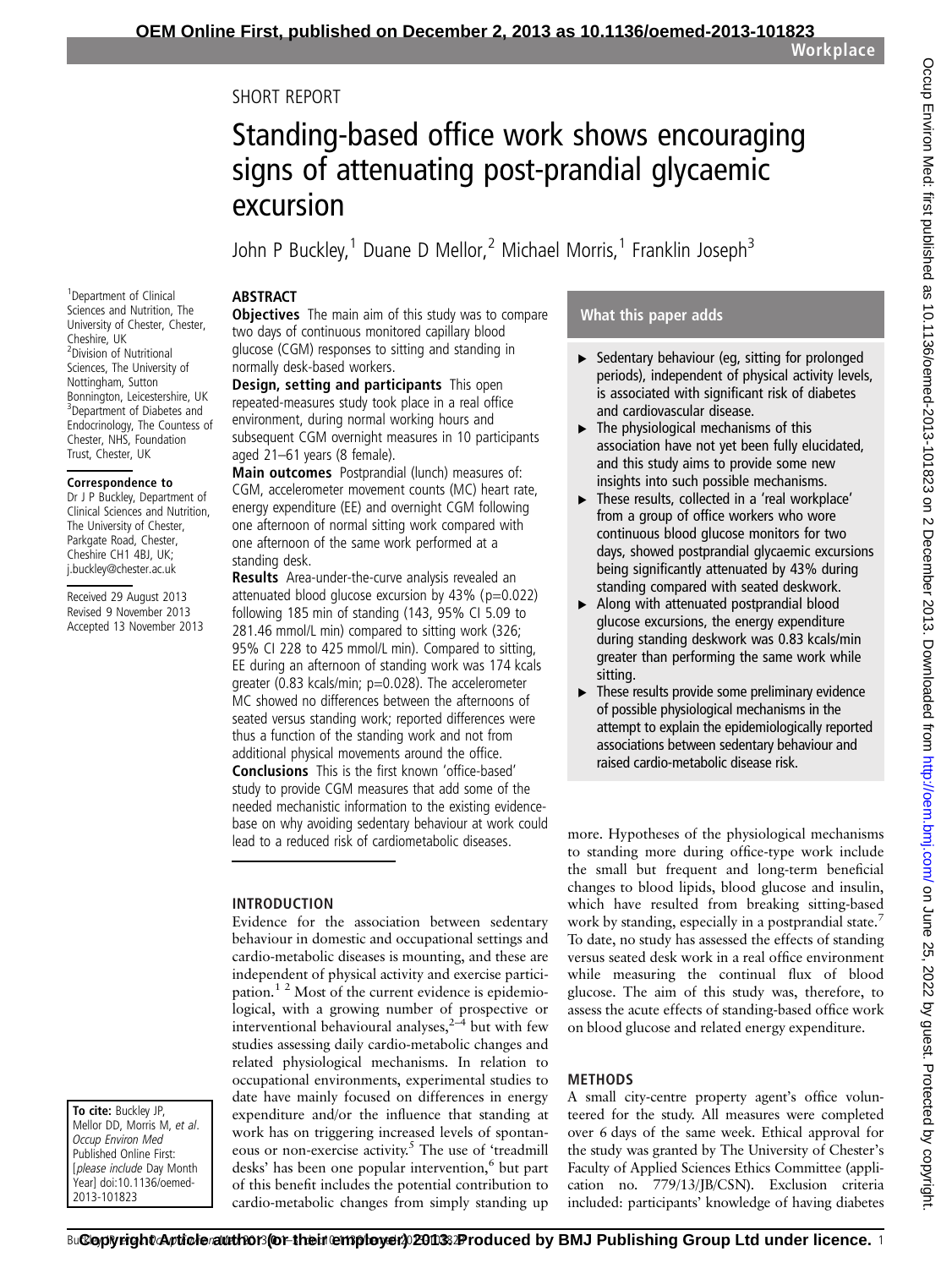or being currently investigated for cardio-metabolic disease, known pregnancy, any significant pulmonary or cardiovascular condition that would be exacerbated from standing for prolonged periods, or any neurological or musculoskeletal condition which would be exacerbated by working standing-up.

Following informed consent, participants were asked to keep a detailed record of the items of food consumed that evening and the next morning before the study commenced. For the following 64 h, participants were then asked to eat the exact same food (volume, type and time of day, including snacks and drinks) and refrain from alcohol consumption and moderate-to-vigorous exercise/sport. This included the provision of the same standardised buffet lunch on the two recurring working days of the 'at desk' tests.

On the morning of the first testing day, all participants were health screened (questionnaire, height, weight, blood pressure) and fitted with the following monitors:

- ▸ Continuous blood glucose monitor system (capillary blood glucose (CGM); Dexcom G4, San Diego, USA; 14% intradevice sensitivity, 8% interdevice sensitivity, and 15.8% to 13.4% specificity for blood glucose at 3.4–10.0 mmol/L, respectively).
- Waist-band accelerometer (MyWellness Key, Technogym, Bologna, Italy; intradevice reliability for low-intensity movement counts, >99%; intraclass correlation at any intensity  $>0.93$ ).
- Wireless chest-strap heart rate monitor system (Timex Personal Trainer, Middlebury, Connecticut, USA; validity  $error < 5$  beats/min).

Following standardised instructions given to participants, 'finger prick' capillary glucose monitors (Lifescan OneTouch, High Wycombe, UK) were used for calibrating the CGM during the day and at home. The study commenced with participants gathering for their standardised lunch at 13:00 h, where they were given any final instructions and queries answered. The data analysis commenced at 13:30 when they returned for a normal afternoon of seated work. As the participants departed work (17:30 h), heart rate monitors and accelerometers were collected, but they kept wearing their CGM. A 24 h contact telephone number was available to participants if any problems or queries arose regarding the CGM. During that evening, the normal desk workstations were removed and stored, and specialist adjustable sit-stand desk workstations (Ergotron WorkFit-D,

Figure 1 Change in blood glucose, following a standard buffet lunch, while working predominantly for 185 min in a seated or standing position.

Minnesota, USA) were installed. The next day the same assessment procedures were followed with the exception of participants performing their afternoon of work from a standing position. Upon arrival for work on the third successive morning, CGMs were removed and collected by the diabetes nurse specialist. Over the course of the next two working days, participants performed a controlled test measuring continuous heart rate and respired gases (Cortex Metalyser 3B, Leipzig Germany) for 15 min each in: lying, sitting desk work, standing desk work and low-level incremental cycle ergometry (Corival, Lode, Groningen, The Netherlands). Cycle ergometry commenced at 2.5 W, with increments of 5 W every 2 min, until participants attained the highest heart rate recorded during the previous days' office work. Individual participant predictive regression equations for heart rate and rate of oxygen uptake  $(VO<sub>2</sub>)$  were determined from the cardio-respiratory responses measured in lying, sitting, standing and cycle ergometry. Energy expenditures (kcal/min) were derived from the continuous heart rates measured during the 2 days of testing using the individual regression equations of heart rate versus  $VO<sub>2</sub>$ . Energy expenditure was derived from the assumption that each L/min of oxygen consumed equalled 5 kcal/min.<sup>8</sup>

In first assessing data for normality, paired t tests were then applied to compare postprandial sitting and standing work responses from the end of lunch until end of working day for: total accelerometer counts and areas under the curve (trapezoidal method) for blood glucose excursion, heart rate and energy expenditure. Statistical significance was set at  $p < 0.05$ . Posthoc power calculations were performed to estimate sample sizes for future studies.

## RESULTS

Ten participants agreed to participate; eight women (22–59 years; 45–82 kg) and two men (21 and 62 years; 80 and 110 kg). All had a Body Mass Index <30. Preprandial (lunch) blood glucose levels on the sitting and standing days ranged between 3.3 and 6.0 mmol/L/min, and 4.3 and 7.1 mmol/L/min, respectively. The intraindividual differences in these daily baseline pre-prandial levels were all less than the CGM's 15% error of sensitivity. The postprandial (lunch +185 min) area-under-the-curve analysis (figure 1) showed a 43% lower excursion ( $p=0.022$ ) of blood glucose for standing (143, 95% CI 5.09 to 281.46 mmol/L/min) compared to seated desk-work (326, 95% CI 228 to 425 mmol/L/